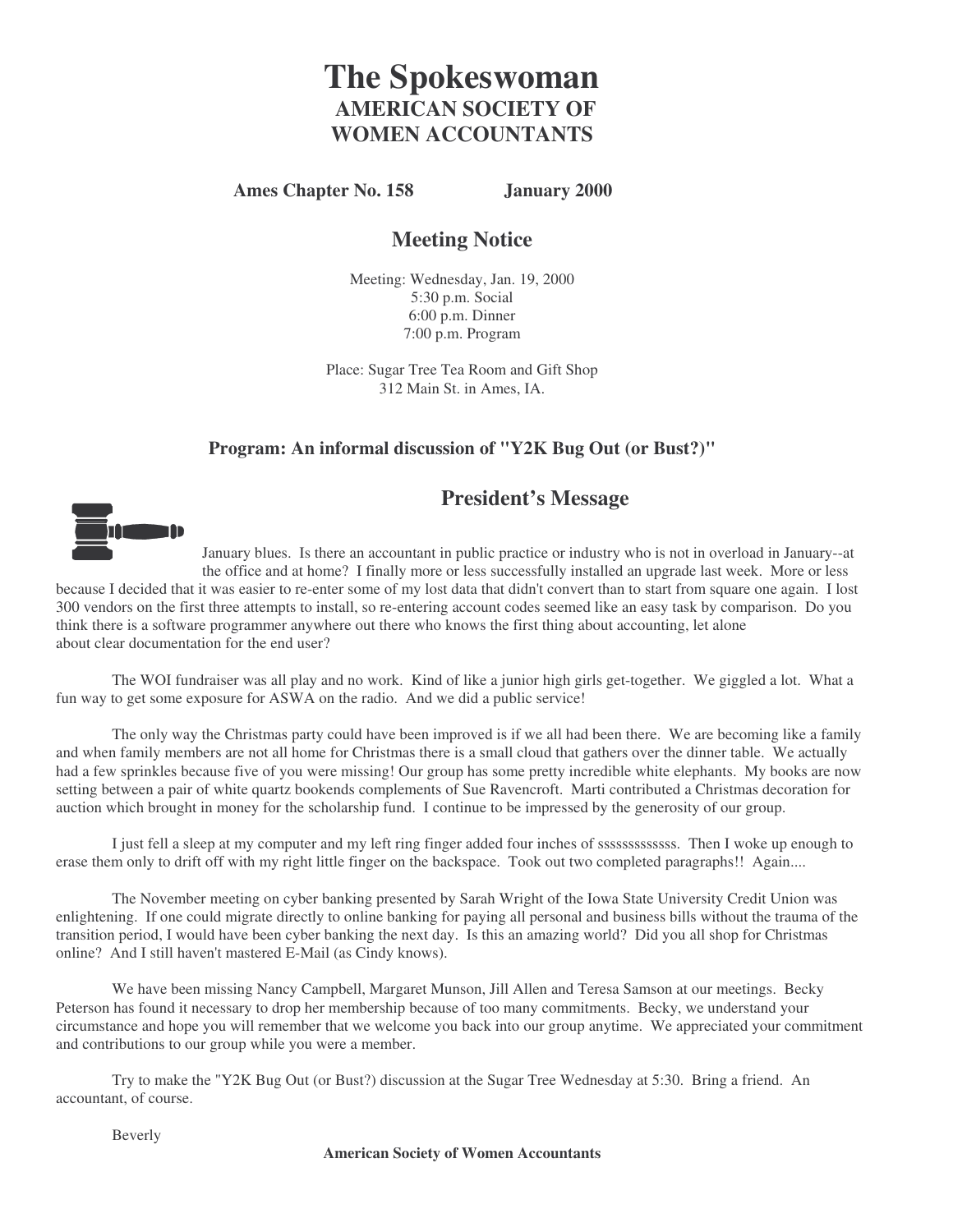#### Ames Chapter #158 Membership Meeting November 17, 1999

**Call to Order**: The November Membership meeting for the Ames Chapter #158 was called to order by President Beverly Wandling at Elwell's Chefs Inn in Ames on Wednesday, November 17, 1999, at 6:20 PM. Those in attendance were Brenda O'Neall-Smith, Karen Jacobson, Marti Landers, Kate Mulder, Cindy Sippel, Becky Peterson, Sherri Martin, Kathy Strum and Beverly Wandling. A quorum was present. Guests and members introduced themselves**.**

**Minutes:** Cindy Sippel moved, seconded by Kathy Strum, that the minutes of the October Membership Meeting be approved as printed in the Bulletin. Motion carried**.**

**Treasurer:** The Treasurer reported that the checking account has a current balance of \$220.24, the savings account balance is \$678.31, and the CD has a balance of \$1,511.97 plus interest. The CD that matured October 22, 1999 was renewed for three months at 4%. The Treasurer's report has been placed on file for audit. The Treasurer presented the budget for 1999-2000. Kathy Strum moved, seconded by Karen Jacobson, that the budget be approved as presented. Motion carried.

**Committee Reports**: Membership Chairperson Kathy Strum reported that she sent out 58 letters to prospective members. Together with the publicity, the turnout for guests at this meeting was excellent. Kathy asked for more names of prospective members.

Program Chairperson Kate Mulder reported that the December meeting would be the Christmas Party at Beverly's. This will be a fundraising event for the Scholarship Fund. The January 2000 meeting will be a Y2K Bugout Party. Kate reviewed the rest of the year's programs.

Bulletin Chairperson Cindy Sippel reported that there will be no Bulletin in December, but will send out a notice for the Christmas Party by e-mail.

**Old Business:** President Beverly Wandling reported on the October Annual Meeting in Seattle. It was a great opportunity for continuing education and networking in a neat city. Next year's annual meeting will be in Baltimore, Maryland in October.

New Business: Becky Peterson reported on the IMA Meeting to be held in Ames on Saturday, December 11<sup>th</sup>. The program starts at 9:00 A.M. and ends with the ISU women's basketball game. All members are invited to attend.

Holding a Public Relations Dinner was discussed. We usually lose money and end up with basically our own members and their guests. It was decided not to have it as such. A spring workshop was then discussed and Karen Jacobson and Cindy Sippel agreed to Co-Chair the event. It would be a 4-hour, ½ day session on our normal Wednesday meeting date in May. Suggestions for topics included using some of the Educational Foundation's leadership modules or working with national sponsor Robert Half & Associates.

**Adjournment:** Kate Mulder moved, seconded by Karen Jacobson, that the meeting be adjourned. Motion carried. The meeting was adjourned at 6:55 PM.

Respectfully submitted, Karen E. Jacobson Secretary

# **Programs for 1999 – 2000**

September – Roger Murphy...Uniform Accountancy Act October – Ros Dunblazier...Understanding Long Term Care November - Sarah Wright…Virtual Banking December - Christmas party at Beverly Wandling's house January - Y2K Bug Out Party February - Rick Carter...Whence the Stock Market? March - Rob Bacon....Estate Planning April - Dan Erickson...Financial Planning May - Public Relations and Scholarship...Karen Jacobson and Cindy Sippel June - ??